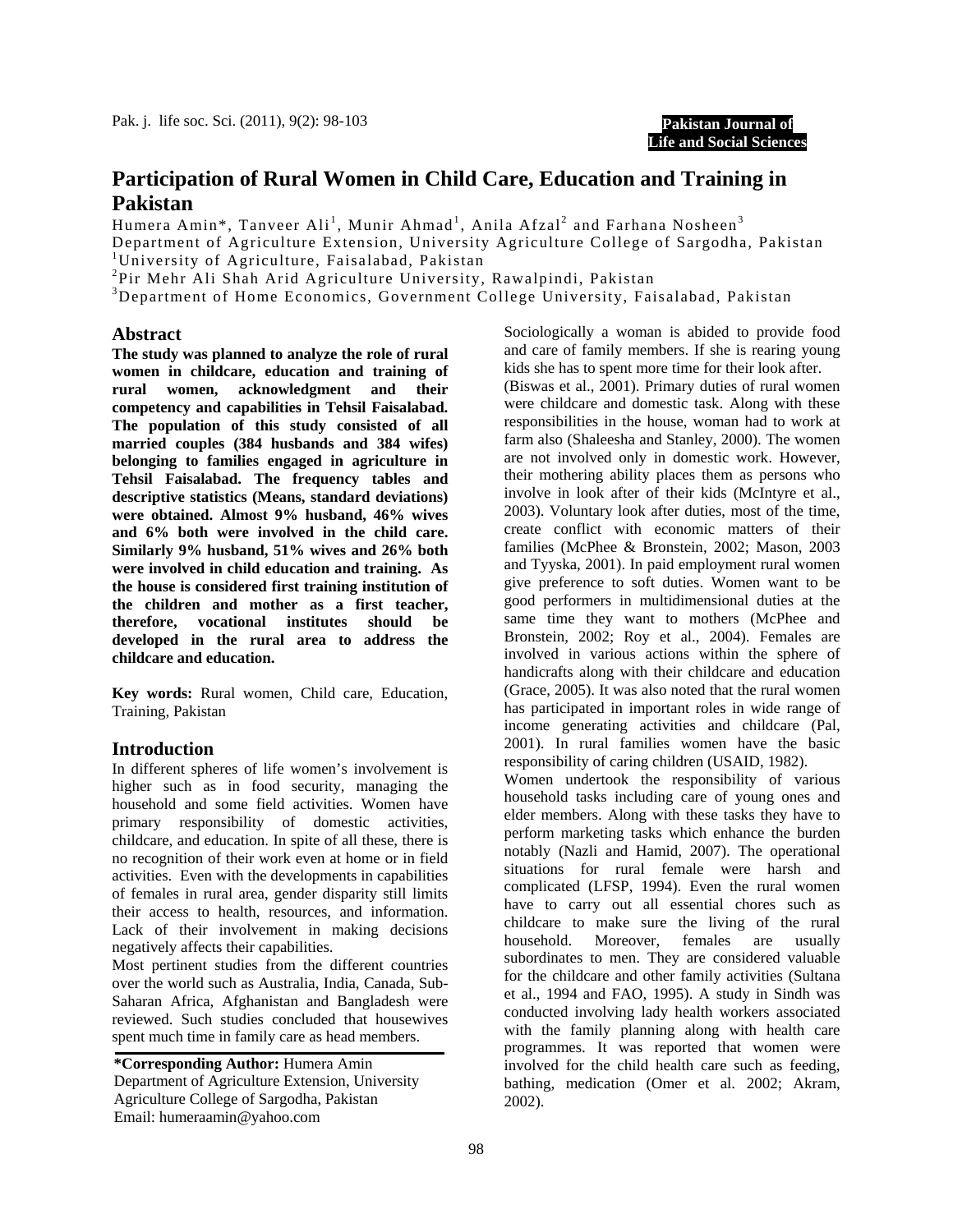Keeping in view the role of rural women in childcare, education and training the present study was planned to analyze the role of rural women, acknowledgment and their competency and capabilities in Tehsil Faisalabad. Ultimately these results will be helpful in policymaking and allocation of the resources to the rural women to make the optimum utilization for the improvement of literacy rate in rural areas.

# **Materials and Methods**

Tehsil Faisalabad was selected as the universe for this study. From Faisalabad tehsil eight villages were selected at random. From each selected village 48 farm families were randomly selected, thus making a sample of 384 farm families comprising husband and wife leading to a total 768 respondents. The data were collected through a pre-tested interview schedule designed for this purpose. The data thus collected were analyzed and interpreted by using appropriate statistical package to draw the conclusions and to suggest measures for improvement.

All villages selected were canal irrigated and fertilized land for the crop production. Couples were selected for the interview. From each village 48 farm families (couples) were selected for interview (Hassan, 2008). From the eight villages farm families (husband & Wife) were selected for the interview. From each selected farm families one married couple was identified as respondent of the study.

The data from 768 respondents of 384 farm families were collected. The data collected were entered on Microsoft Excl® Spread Sheet. All the data were tested for the normality. The data were subjected to the analysis using the Statistical Package for Social Sciences ( $SPSS^{\circledcirc}$ ) version 10. The frequency tables and descriptive statistics (Means, standard deviations) were obtained. Further the frequencies were subjected to the analysis of variance using the SAS<sup>®</sup>, 1998.

## **Results and Discussion**

The study was designed to thrash out the role of rural women in home management and agricultural development in Tehsil Faisalabad. The results are submitted as under:

The level of education is the basic measure to determine the status of the society. In the literate society the population has better understanding and competency to cope with different household and agricultural activities. In present study the education was included in the interview schedule. The respondents were asked about their formal education in term of years. The years of education were categorized into illiterate (0 year), primary (5 year),

middle (8 year), Matriculation (10 year), Intermediate (12 year), Graduate (14 year) and Postgraduate (Above 14 years).

Educational status of the rural women may be attributed to the family system and its structure. If the family is dominated by the male gender by number then no female gets the opportunity of education. Therefore the family system was included in the study.

By definition, a family system functions because it is a unit, and every family member plays a critical, if not unique role in the system. As such, it is not possible that one member of the system can change without causing a ripple effect of change throughout the family system. Family is the foundation of the society and division of labour between the husband and wife and the care of their children is the most important functions of the family. The society has such family system known as civilized society. There are two different family systems present in our society; one is Joint family system and other nuclear family system. Family system plays a major role in the household and agricultural activities. The family system determines the role of husband and wife in our society. The respondents were asked whether they shifted after marriage or lived with their parents and now how many are the members of family. In the social context only two family systems prevail i.e. Joint and nuclear.

In our culture joint family system exists due to lowincome level and limited resources available to them. Data regarding the family system revealed that most of the respondents were living in the joint family system (70.6%) However, 29.4% of respondents were living in nuclear family system. Observational data indicated that joint family system was mainly headed by the male and responsible for the upbringing of the dependents. Rural women of the joint families were involved more in the home management and agricultural activities. Joint family system helps to care each other and distribution of the off-farm and on-farm activities.

Naturally, mothers have a specific clearly defined role regarding the care of their children. Childcare includes nursing, bathing, feeding, etc. The women in side the boundary of the house govern mostly all these activities. These roles were selected to measure the involvement of the rural women in childcare along with the household chores. To measure the involvement in these roles different activities were selected and included in the interview schedule. These activities were easily understandable for the respondents.

The frequency of involvement in child care (5 subactivities) was asked from husband and wife respondent separately. Their perceptions regarding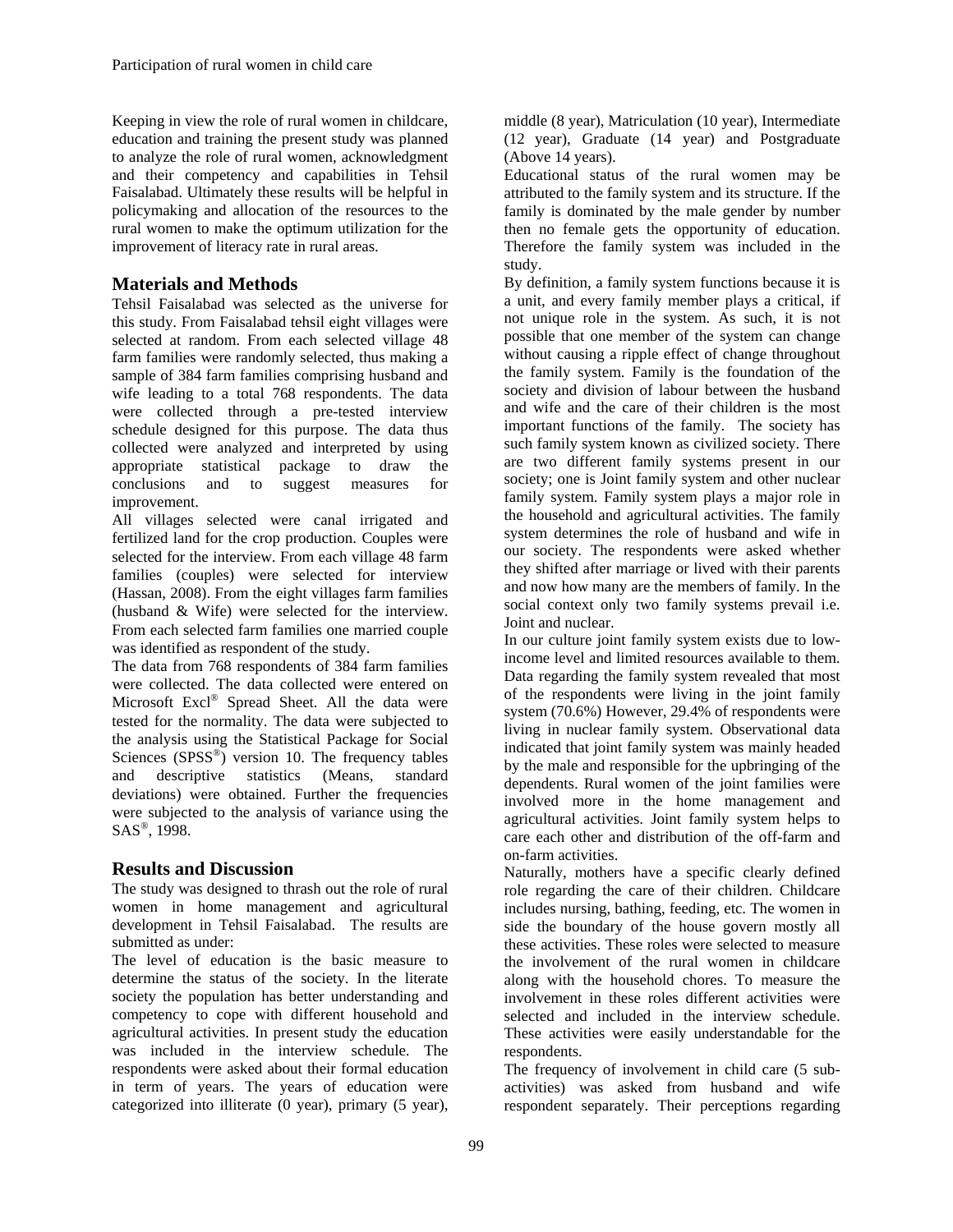involvement of husband, wife, both and none of them in each activity as perceived separately by husband and wife respondents. Average calculations were made for involvement of husband, wife, both and none of them by the adding the frequencies of responses of both husband and wife respondents and then dividing the total by 2. These frequencies were used for analysis of variance (ANOVA). The analysis of variance shows that involvement of who (husband, wife, both and none of them.) significantly differs from each other. Means obtained from the analysis of variance were compared using the LSD test which show that the participation of wives was significantly higher (46%).

Mother has to provide more care to her kids. She can bear any hardship for her children. By culture, mother spends a considerable amount of time for holding, bathing, feeding children (Biswas, et al. 2001). Due to affection and loving nature of the mother she feels pleasure to engage in the childcare activities. Estimation of her involvement in the childcare can give an idea of her inputs in childcare.

It has been observed that wives were mainly involved in the all activities identified for the child care (feeding to the children, massaging children, examining to the doctor, and managing to take medicine to the children) except managing hair cutting, Husbands were mainly involved in for managing hair cutting (20.83%). The average contribution of wives in the childcare was (179) as compared to the husband (32) (Table 1).

It has been further revealed that average activity of rural wives was higher (179) as compared to the husband (32) Table 2. To the analysis of variance revealed that the roles of husband, wife or both were significantly differ from each other. Further the means obtained from the analysis of variance were compared using the least squared test. The least square difference test showed that the means having same letters are not considerably different from each others.

It is further revealed that mean number of individuals in each category (husband, wife, both, none of them) who performed different activities in child care roles were calculated by adding the (n) values of both husband and wife respondents in each category and their dividing total by the number of activities i.e. 5 in case of Table 1. The data are presented in Table 2. An ANOVA was seen and it was found that there were considerable differences between the means indicating that the mean involvement of wives was significantly that the mean involvement of husbands in the child care role.

Most of the rural females have strong desire to fulfill their responsibilities and expectations of being good mothers. By culture, rural women are responsible to

take care of their children. If children are small, mother spends a considerable time for feeding, holding and bathing. However, the adult ones remain unattended for some of the activities such as message, bathing, feeding. Mother has more affection to her kids, so she, can bear any hardship for her children. In this context a famous religious proverb "haven is beneath the mother's feet" revealed the importance of mother on account of her response.

Previous studies have indicated that the childcare is the primary duty of the rural women and their role is higher as compared to their husband (Shaleesha and Stanley, 2000). Mothering ability has placed women in the role of primary caretaker to the children (McIntyre et al., 2003; Mason, 2003). However, unpaid care giving responsibilities often conflict with occasions for women to provide economic activities for their families (McPhee and Bronstein, 2002; Mason, 2003; Tyyska, 2001). If they have choice to work for pay, they may also fulfill childcare responsibilities (McPhee and Bronstein, 2002). Moreover, women had a strong desire to succeed at the multiple responsibilities and expectations of being good mothers however, these roles are often frustrated by the context of poverty (Roy et al. 2004). It has been concluded that a special education and

training should be arranged for the rural women to take care their kids in all respect to bring up a responsible member of the society.

Alongwith childcare, education and training of children is an important component, which is acknowledged by the different schools of thoughts. Therefore this segment was considered as an important part of the childcare and included in the present study. Informal education of the children depends upon the mother who spares more time for the care, education, and training. Mostly the mothering role is considered basic in the education and training. Both the husband and wives were asked to respond either yes or no regarding their involvement in the child education and training activities. The data collected concerning this aspect have been presented in Table 3 given on next page.

The frequency of involvement in child education and training activities (8 sub-activities) was asked from husband and wife respondent separately. Their perceptions regarding involvement of husband, wife, both and none of them in each activity as perceived separately by husband and wife respondents. Average calculations were made for involvement of husband, wife, both and none of them by the adding the frequencies of responses of both husband and wife respondents and then dividing the total by 2. The concerned data are presented Table 4. These frequencies were used for analysis of variance (ANOVA). The analysis of variance shows that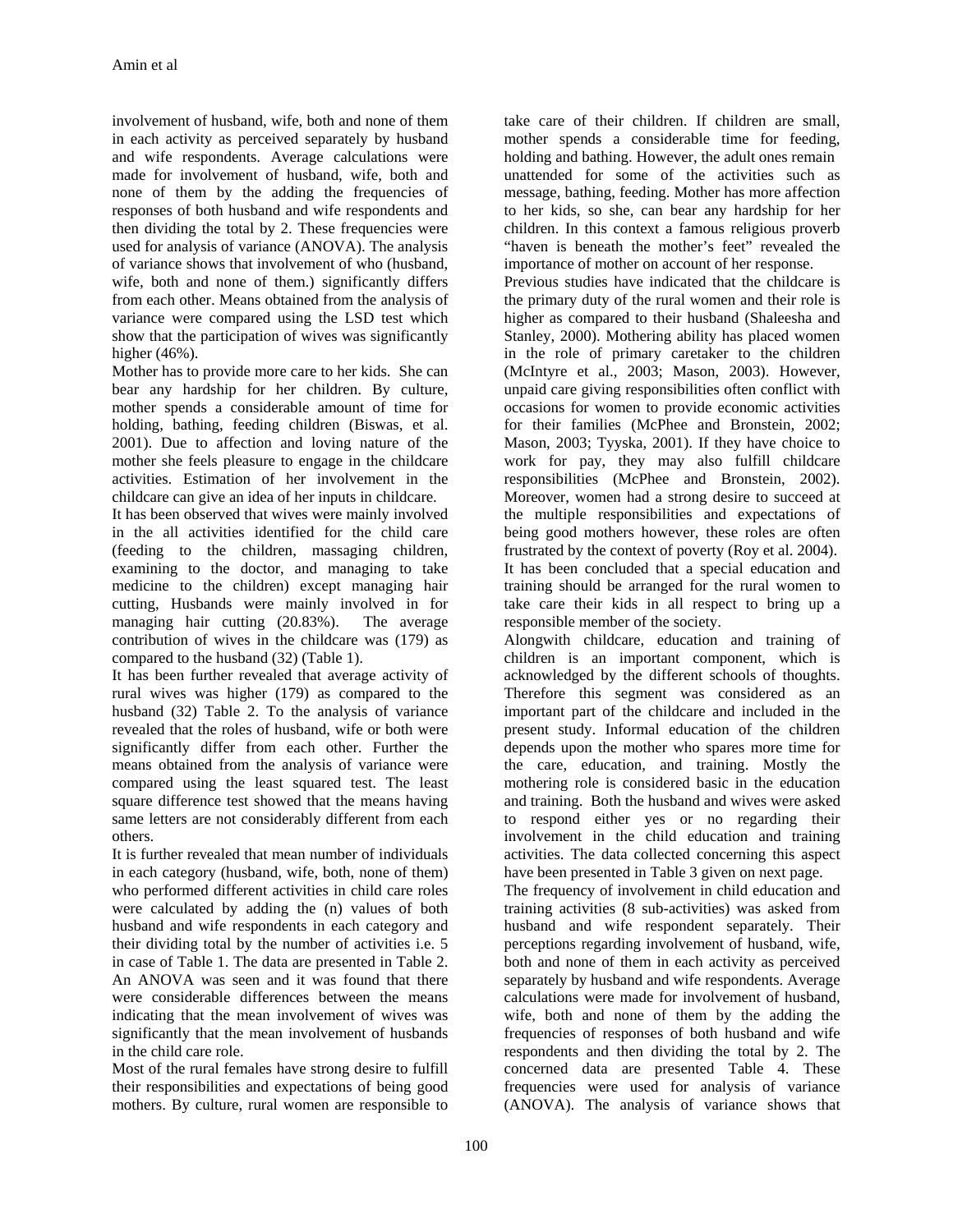|                                  |          |                            |      | Response of Husband(n=384) |     |               | Response of Wife(n=384) |         |          |                |     |                   |    |               |     |              |
|----------------------------------|----------|----------------------------|------|----------------------------|-----|---------------|-------------------------|---------|----------|----------------|-----|-------------------|----|---------------|-----|--------------|
| <b>Role/Activity</b>             |          | <b>Husband</b>             |      | Wife                       |     | <b>Both</b>   |                         | None of |          | <b>Husband</b> |     | Wife              |    | <b>Both</b>   |     | None of them |
|                                  |          |                            |      |                            |     |               |                         | them    |          |                |     |                   |    |               |     |              |
|                                  | f        | $\frac{6}{9}$              |      | $\frac{6}{6}$              |     | $\frac{6}{6}$ | f                       | $\%$    | f        | $\frac{6}{9}$  | f   | $\frac{6}{9}$     | F  | $\frac{6}{9}$ | f   | $\%$         |
| Feeding to the<br>children       | $\theta$ | $\left($                   |      | 275 71.6                   |     | 20 5.21       | -89                     | 23.18   | $\theta$ | $\Omega$       | 287 | 74.7              | 19 | 4.95          | -78 | 20.3         |
| Massaging<br>children            | $\theta$ | $\Omega$                   | 219  | 57                         | 3   | 0.78 162      |                         | 42.19   | $\Omega$ | $\theta$       |     | 223 58.07         | 3  | 0.78 158      |     | 41.2         |
| Taking children<br>to the Doctor | 75       | 19.53 145 37.6 30 7.81 134 |      |                            |     |               |                         | 34.9    | 71       | 18.49          | 165 | 42.97             | 28 | 7 29 1 20     |     | 31.3         |
| Medicine to<br>children          | 15       | 3.91                       | 180. | 46.8                       | -41 | 10.7          | -148                    | 38.54   | 11       | 2.86           | 185 | 48.18             | 39 | 10.2 149      |     | 38.8         |
| Managing hair<br>cutting         | 80       | 20.83                      | 55.  | 14.3 19                    |     | 4.95 230      |                         | 59.9    | 77       | 20.05          | 62  | 16.15 15 3.91 230 |    |               |     | 59.9         |

|      | Table 1 Frequency distribution of husband and wife respondents according to their responses regarding child |  |  |
|------|-------------------------------------------------------------------------------------------------------------|--|--|
| care |                                                                                                             |  |  |

**Table 2 Mean and Standard Deviation (SD) of the respondents regarding the role in child care** 

| <b>Child Care</b>              | <b>Husband</b> | Wife   | Both   | None of them |
|--------------------------------|----------------|--------|--------|--------------|
| <b>Total average frequency</b> | 164.50         | 898.00 | 108.50 | 749.00       |
| <b>Mean</b>                    | 32.90          | 179.60 | 21.70  | 149.80       |
| <b>SD</b>                      | 39.52          | 82.58  | 13.83  | 53.51        |

**Table 3 Frequency distribution of husband and wife respondents according to their response regarding their involvement in Education and Training of Children** 

|                                                 | <b>Response of Husband(n=384)</b> |                |     |                   |          |               |              |                   | Response of Wife(n=384) |                |     |                          |          |               |          |                |
|-------------------------------------------------|-----------------------------------|----------------|-----|-------------------|----------|---------------|--------------|-------------------|-------------------------|----------------|-----|--------------------------|----------|---------------|----------|----------------|
| <b>Role/Activity</b>                            |                                   | <b>Husband</b> |     | Wife              |          | <b>Both</b>   |              | None of           |                         | <b>Husband</b> |     | Wife                     |          | <b>Both</b>   |          | None of        |
|                                                 |                                   |                |     |                   |          |               |              | them              |                         |                |     |                          |          |               |          | them           |
|                                                 | f                                 | $\frac{6}{9}$  | f   | $\%$              | F        | $\frac{6}{9}$ |              | $\frac{0}{0}$     | f                       | $\frac{6}{9}$  | f   | $\frac{6}{6}$            | f        | $\frac{6}{6}$ | F        | $\%$           |
| Creating interest in<br>children to learn       | 50                                | 13.02          |     | 120 31.3          | 211      | 55            | 3            | 0.78              | 48                      | 12.5           |     | 135 35.16                |          | 198 51.6      | 3        | 0.78           |
| Providing religious<br>education                | 75                                | 19.53          |     | 105 27.3 204 53.1 |          |               | $\theta$     | $\Omega$          | 71                      |                |     | 18.49 107 27.86 206 53.7 |          |               | $\Omega$ | $\overline{0}$ |
| Managing formal<br>education for<br>children    | 35                                | 9.11           | 175 | 45.6              | 44       |               |              | 11.5 130 33.85    | 30                      | 7.81           | 193 | 50.26                    | 32       | 8.33 129      |          | 33.6           |
| Training regarding<br>wearing dress             | 10                                | 2.6            |     | 205 53.4          | 50       | 13            | 119          | 30.99             | 9                       | 2.34           |     | 215 55.99                | 45       | 11.7 115      |          | 30             |
| Train to respect<br>elders                      | 48                                | 12.5           | 189 | 49.2 146          |          | 38            | $\mathbf{1}$ | 0.26              | 43                      |                |     | 11.2 193 50.26 148 38.5  |          |               | 0        | $\Omega$       |
| Teaching proper<br>speaking manners             | 44                                | 11.46          |     | 182 47.4 158 41.2 |          |               | $\Omega$     | $\Omega$          | 42                      |                |     | 10.94 190 49.48 152 39.6 |          |               | $\Omega$ | $\theta$       |
| Teaching skills<br>concerning home<br>economics | $\theta$                          | $\Omega$       |     | 310 80.7          | $\Omega$ | $\Omega$      | 74           | 19.27             | $\Omega$                | $\Omega$       |     | 325 84.64                | $\Omega$ | $\theta$      | 59       | 15.4           |
| Training regarding<br>making Handicraft         | 20                                | 5.21           | 239 | 62.2              | 15       |               |              | 3.91 110 28.65 19 |                         | 4.95           | 255 | 66.41                    | 10       | 2.6           | 100      | 26             |

**Table 4 Mean and Standard Deviation (SD) and ranked order of the respondents regarding the role in education and training of children** 

| <b>Roles Training and Education of Children</b> | <b>Husband</b> | Wife  | Both | None of them |
|-------------------------------------------------|----------------|-------|------|--------------|
| <b>Total average frequency</b>                  | 272.00         | 569   | 810  | 422          |
| <b>Mean</b>                                     | 34.00          | 196.1 | 101  | 52.7         |
| SD                                              | 23.69          | 66.14 | 85.7 | 58.2         |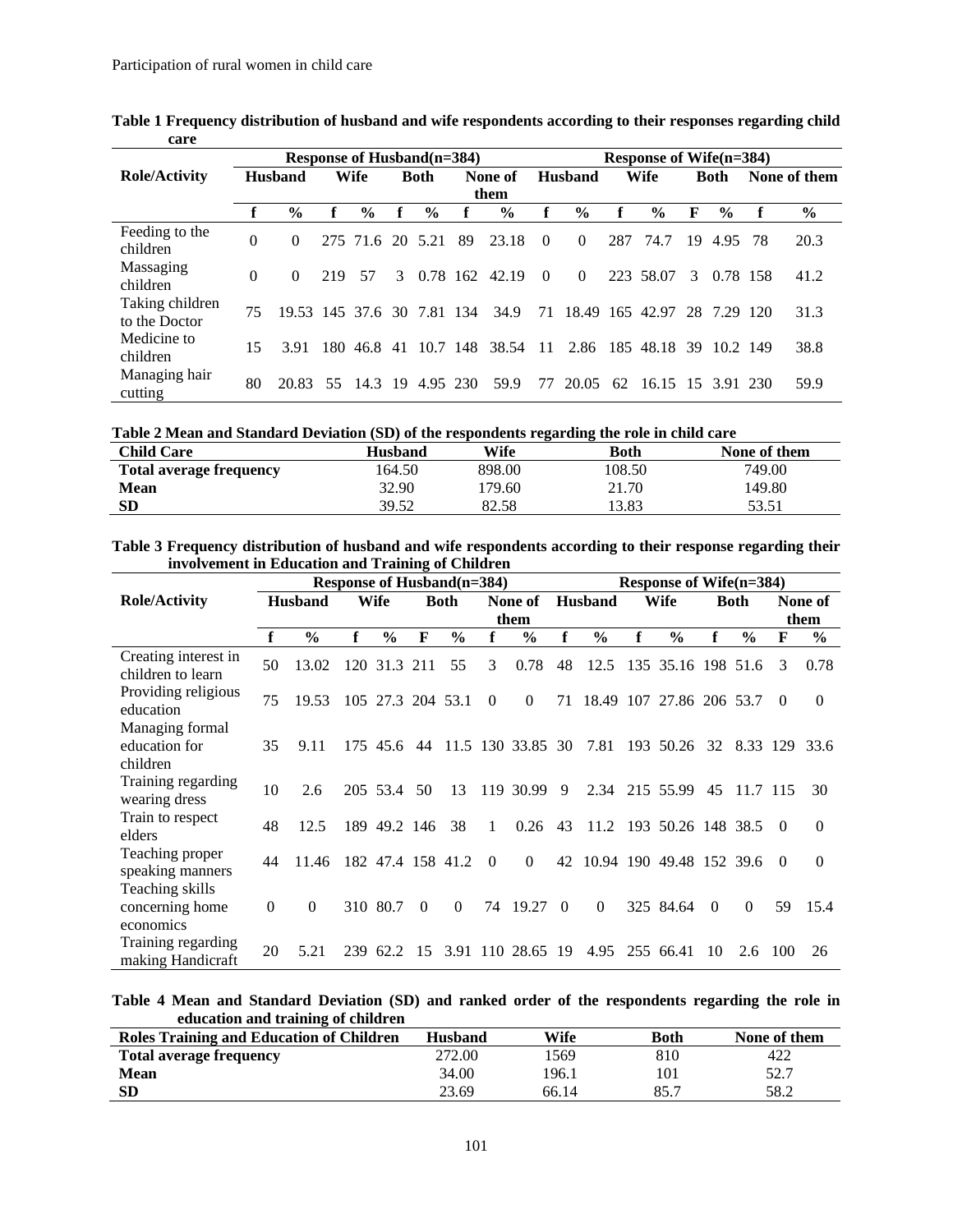involvement of who (husband, wife, both and none of them.) significantly differs from each other. Means obtained from the analysis of variance were compared using the LSD test which show that the participation of wives was significantly higher (51%). The data presented in Table 3 indicate that according to the participation of the husbands more number of wives were involved in almost all activities related to the education and training role. The participation ranged from 27.34% in case of providing religious education to their children to 80.73% in case of teaching skills to children (females) concerning home economics. The wives had similar perceptions. According to them their participation in providing religious education to their children was 27.86% and it was highest (84.64%) in case of teaching children (females) skills concerning home economics. The participation of husband was highest in providing religious education to their children (19.53% as per husband's perceptions and 18.49% as per wives perceptions). Their participation was nil in case of teaching skills regarding home economics. The overall participation of rural wives for child care and education was higher (196) in respect of their husbands (34).

It can be concluded from the data presented in Table 3 that in the rural areas of Faisalabad Tehsil the role women mainly perform education and training of children. The participation role of males (husbands) in this role is very limited (up to 12.5%). One of the implications of this finding is in order to change the future of the people of the study area (Faisalabad, Pakistan) female education must be emphasized and gender mainstreaming in education should be take care of by the provincial government. According to the identified gender roles in the study area, an educated woman (wife) can make the whole family educated and trained but an educated man may have the potential to earn more money to pay for the school fees of his children.

Almost all activities to education and training role were reported to the performed jointly as reported by 54.95% of husbands in case of training children regarding making handicrafts. These were about 30% of husbands and wives who reported that none of them (husband and wife) were even involved in activities related to managing formal education for their children; training children regarding wearing dress; training regarding making handicrafts. Grandfather or grand mothers may have done these activities.

The results of the study regarding childcare and education are in accordance with the results of Nazli and Hamid, 2007; Biswas et al. 2001; Cleaver and Schreiber, 1994; FAO, 1995; Rajika and Smith, 1997; Shaleesha and Stanley, 2000; McIntyre et al., 2003 and Grace, 2005).

There should be workshops arranged for the rural women with the purpose to educate them regarding the child education. As the house is considered first training institution of the children, and mother as a first teacher, therefore, vocational institutes should be developed in the rural area to address the childcare and education. Nepolien Bonapart once asked his nation, "Provide me educated mothers I will provide you the better society".

# **References**

- Akram A, 2002. Water fetching and its impact on women's health. A case study of village Pothi Bala, district Poonch, AJK., M.Sc. Thesis, Anthropology, Quid-i-Azam University, Islamabad. .
- Biswas WK, D Bryce and P Bryce, 2001. Technology in Context for Rural Bangladesh: The Options from an Improved Cooking Stove for Women. Faculty of Engineering, University of Technology, Sydney, Australia.
- CDGF (City District Government Faisalabad), 2006. Pre-Empting Poverty and Promoting Prosperity. Strategic development plan 2006-2011.
- Cleaver KM and GA Schreiber, 1994. Reversing the Spiral: The Population, Agriculture, Environment Nexus in Sub-Saharan Africa. Directions in Development Series. Washington, D.C. World Bank.
- FAO, 1995. Women agriculture and rural development, A synthesis report of the Near East Region, FAO, Rome.
- Grace J, 2005. Gender role in agriculture. Case studies of five villages in northern Afghanistan. Afghanistan Research and Evaluation Unit, Afghanistan.
- Hassan YZM, 2008. Analysis of the obstacles to gender mainstreaming in agricultural extension in the Punjab, Pakistan: A case study of District Muzaffargarh. PhD Thesis, University of Agriculture, Faisalabad, Pakistan.
- LFSP, 1994. Labour Force Survey of Pakistan. Fedral Bureau of Statistics, Islamabad, Pakistan.
- Mason A, 2003. Population change and economic development: What have we learnt from the East Asia experience? Applied Population and Policy 1: 3-14.
- McIntyre L, NT Glanville, KD Raine, JB Dayle, B Anderson and N Battagla, 2003. Do lowincome lone mothers compromise their nutrition to feed their children. Canadian Medical Association Journal, 168: 686–691.